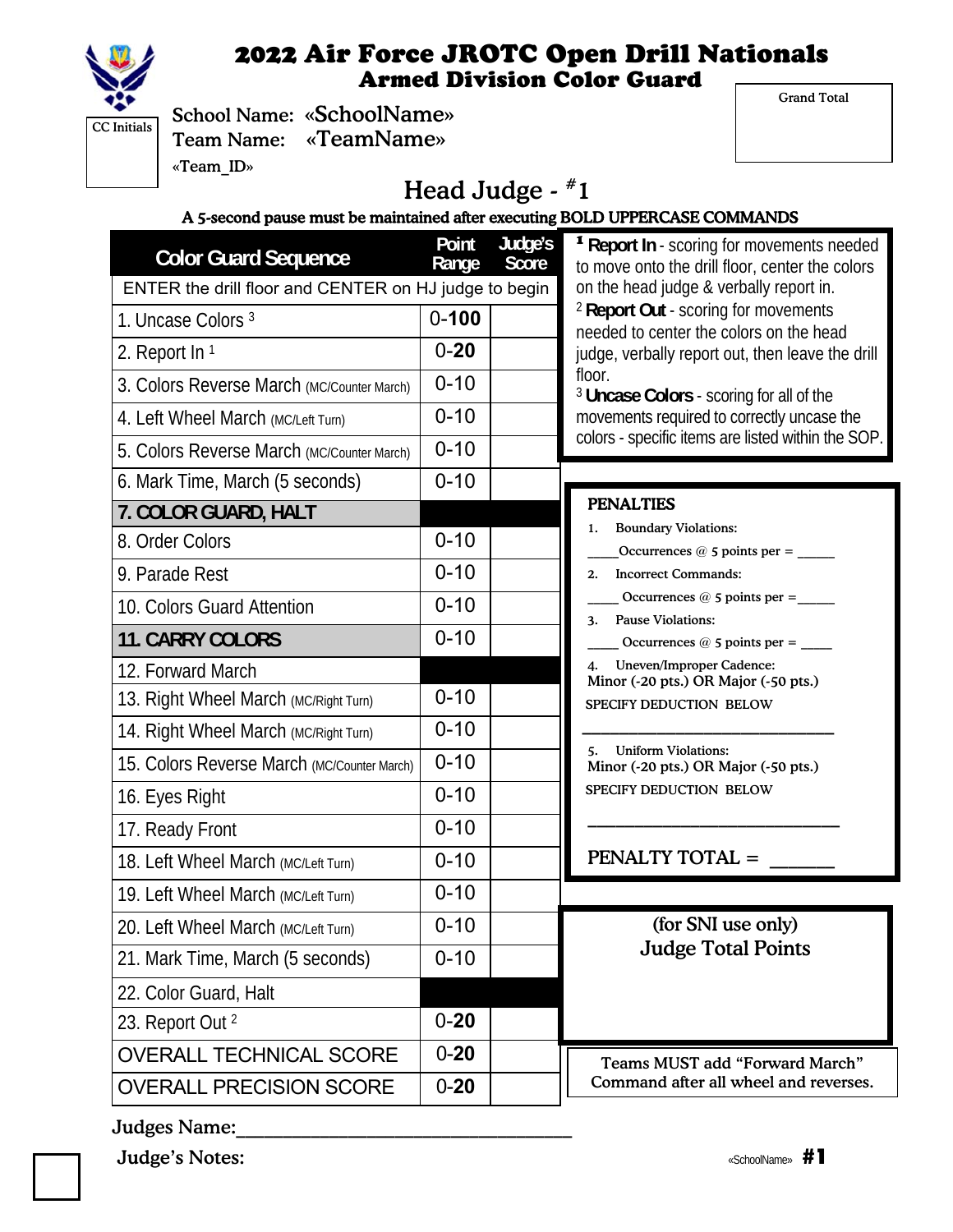

School Name: «SchoolName» Team Name: «TeamName» «Team\_ID»

#### Judge - #2 A 5-second pause must be maintained after executing BOLD UPPERCASE COMMANDS

| <b>Color Guard Sequence</b>                           | Point<br>Range | Judge's<br>Score | <b><sup>1</sup> Report In - scoring for movements</b><br>needed to move onto the drill floor, center |
|-------------------------------------------------------|----------------|------------------|------------------------------------------------------------------------------------------------------|
| ENTER the drill floor and CENTER on HJ judge to begin |                |                  | the colors on the head judge & verbally                                                              |
| 1. Uncase Colors 3                                    | $0 - 100$      |                  | report in.<br><sup>2</sup> Report Out - scoring for movements                                        |
| 2. Report In 1                                        | $0 - 20$       |                  | needed to center the colors on the head                                                              |
| 3. Colors Reverse March (MC/Counter March)            | $0 - 10$       |                  | judge, verbally report out, then leave the<br>drill floor.                                           |
| 4. Left Wheel March (MC/Left Turn)                    | $0 - 10$       |                  | <sup>3</sup> Uncase Colors - scoring for all of the                                                  |
| 5. Colors Reverse March (MC/Counter March)            | $0 - 10$       |                  | movements required to correctly uncase the<br>colors - specific items are listed within the          |
| 6. Mark Time, March (5 seconds)                       | $0 - 10$       |                  | SOP.                                                                                                 |
| 7. COLOR GUARD, HALT                                  |                |                  |                                                                                                      |
| 8. Order Colors                                       | $0 - 10$       |                  |                                                                                                      |
| 9. Parade Rest                                        | $0 - 10$       |                  |                                                                                                      |
| 10. Colors Guard Attention                            | $0 - 10$       |                  |                                                                                                      |
| 11. CARRY COLORS                                      | $0 - 10$       |                  |                                                                                                      |
| 12. Forward March                                     |                |                  |                                                                                                      |
| 13. Right Wheel March (MC/Right Turn)                 | $0 - 10$       |                  |                                                                                                      |
| 14. Right Wheel March (MC/Right Turn)                 | $0 - 10$       |                  |                                                                                                      |
| 15. Colors Reverse March (MC/Counter March)           | $0 - 10$       |                  |                                                                                                      |
| 16. Eyes Right                                        | $0 - 10$       |                  |                                                                                                      |
| 17. Ready Front                                       | $0 - 10$       |                  |                                                                                                      |
| 18. Left Wheel March (MC/Left Turn)                   | $0 - 10$       |                  |                                                                                                      |
| 19. Left Wheel March (MC/Left Turn)                   | $0 - 10$       |                  |                                                                                                      |
| 20. Left Wheel March (MC/Left Turn)                   | $0 - 10$       |                  | (for SNI use only)                                                                                   |
| 21. Mark Time, March (5 seconds)                      | $0 - 10$       |                  | <b>Judge Total Points</b>                                                                            |
| 22. Color Guard, Halt                                 |                |                  |                                                                                                      |
| 23. Report Out <sup>2</sup>                           | $0 - 20$       |                  |                                                                                                      |
| <b>OVERALL TECHNICAL SCORE</b>                        | $0 - 20$       |                  | <b>Teams MUST add "Forward March"</b>                                                                |
| <b>OVERALL PRECISION SCORE</b>                        | $0 - 20$       |                  | Command after all wheel and reverses.                                                                |

Judges Name:

Judge's Notes: «SchoolName» #2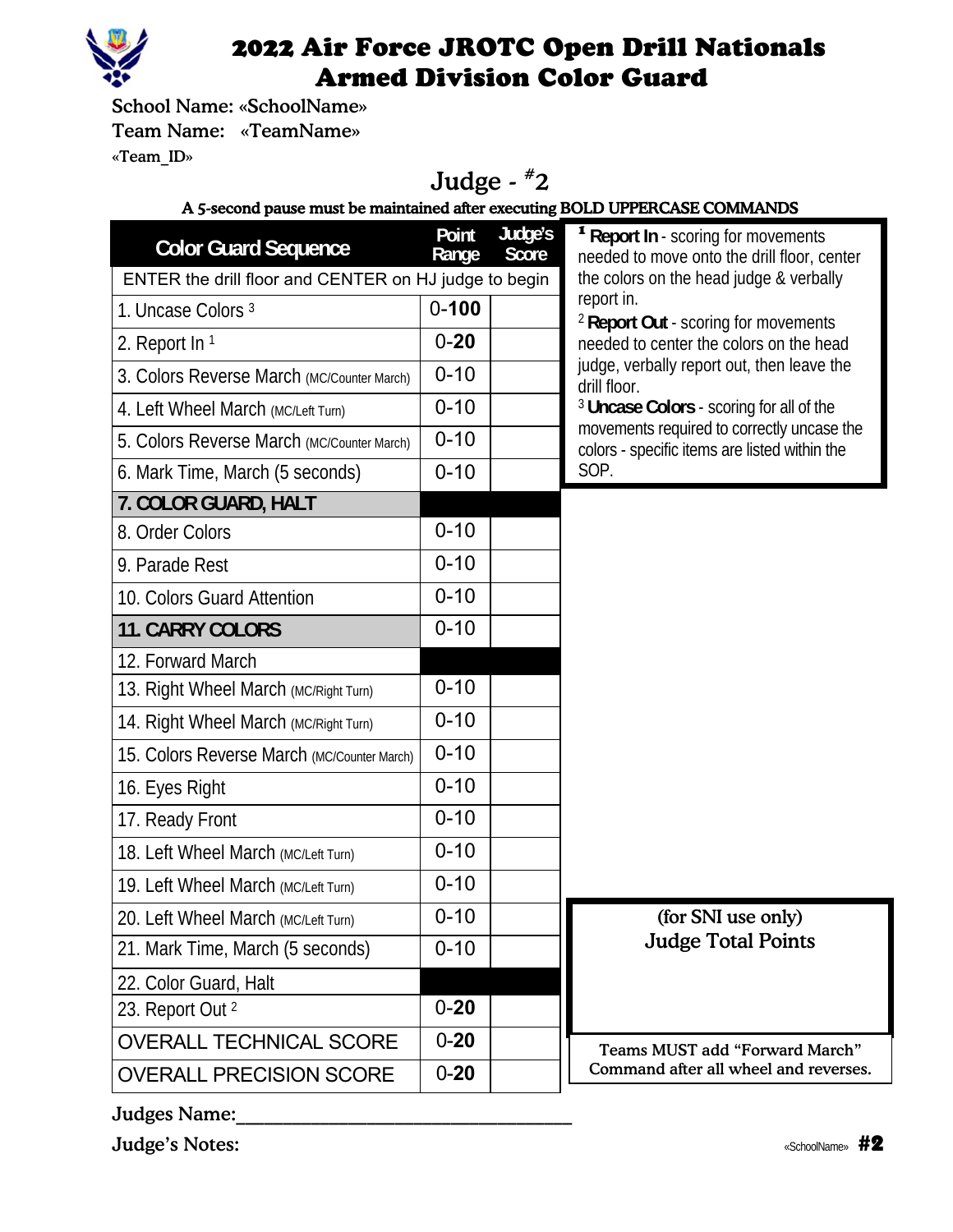

School Name: «SchoolName» Team Name: «TeamName» «Team\_ID»

# Judge - #3

A 5-second pause must be maintained after executing BOLD UPPERCASE COMMANDS

| <b>Color Guard Sequence</b>                           | Point<br>Range | Judge's<br>Score | <b>Example 1 Report In - scoring for movements</b><br>needed to move onto the drill floor, center |
|-------------------------------------------------------|----------------|------------------|---------------------------------------------------------------------------------------------------|
| ENTER the drill floor and CENTER on HJ judge to begin |                |                  | the colors on the head judge & verbally                                                           |
| 1. Uncase Colors 3                                    | $0 - 100$      |                  | report in.<br><sup>2</sup> Report Out - scoring for movements                                     |
| 2. Report In 1                                        | $0 - 20$       |                  | needed to center the colors on the head                                                           |
| 3. Colors Reverse March (MC/Counter March)            | $0 - 10$       |                  | judge, verbally report out, then leave the drill<br>floor.                                        |
| 4. Left Wheel March (MC/Left Turn)                    | $0 - 10$       |                  | <sup>3</sup> Uncase Colors - scoring for all of the                                               |
| 5. Colors Reverse March (MC/Counter March)            | $0 - 10$       |                  | movements required to correctly case/uncase<br>the colors - specific items are listed within the  |
| 6. Mark Time, March (5 seconds)                       | $0 - 10$       |                  | SOP.                                                                                              |
| 7. COLOR GUARD, HALT                                  |                |                  |                                                                                                   |
| 8. Order Colors                                       | $0 - 10$       |                  |                                                                                                   |
| 9. Parade Rest                                        | $0 - 10$       |                  |                                                                                                   |
| 10. Colors Guard Attention                            | $0 - 10$       |                  |                                                                                                   |
| <b>11. CARRY COLORS</b>                               | $0 - 10$       |                  |                                                                                                   |
| 12. Forward March                                     |                |                  |                                                                                                   |
| 13. Right Wheel March (MC/Right Turn)                 | $0 - 10$       |                  |                                                                                                   |
| 14. Right Wheel March (MC/Right Turn)                 | $0 - 10$       |                  |                                                                                                   |
| 15. Colors Reverse March (MC/Counter March)           | $0 - 10$       |                  |                                                                                                   |
| 16. Eyes Right                                        | $0 - 10$       |                  |                                                                                                   |
| 17. Ready Front                                       | $0 - 10$       |                  |                                                                                                   |
| 18. Left Wheel March (MC/Left Turn)                   | $0 - 10$       |                  |                                                                                                   |
| 19. Left Wheel March (MC/Left Turn)                   | $0 - 10$       |                  |                                                                                                   |
| 20. Left Wheel March (MC/Left Turn)                   | $0 - 10$       |                  | (for SNI use only)                                                                                |
| 21. Mark Time, March (5 seconds)                      | $0 - 10$       |                  | <b>Judge Total Points</b>                                                                         |
| 22. Color Guard, Halt                                 |                |                  |                                                                                                   |
| 23. Report Out 2                                      | $0 - 20$       |                  |                                                                                                   |
| <b>OVERALL TECHNICAL SCORE</b>                        | $0 - 20$       |                  | <b>Teams MUST add "Forward March"</b>                                                             |
| <b>OVERALL PRECISION SCORE</b>                        | $0 - 20$       |                  | Command after all wheel and reverses.                                                             |

Judges Name:

Judge's Notes: «SchoolName» #3